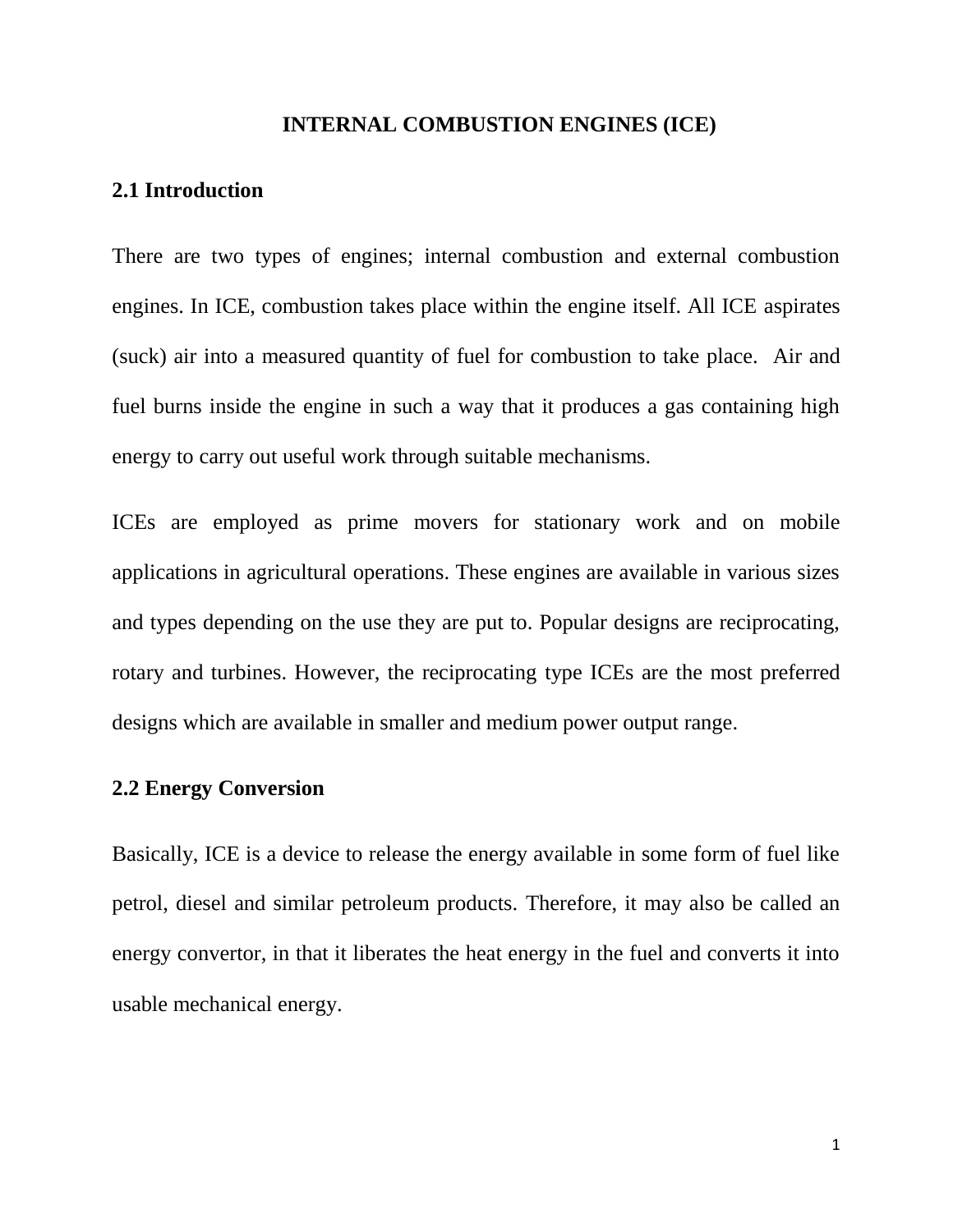# **2.3 Engine Parts**

To achieve the above conversion, the engine comprises several important components, some of which are listed in Figure 2.1 and Table 2.1 below



Fig 2.1 Cross section of a four cylinder combustion engine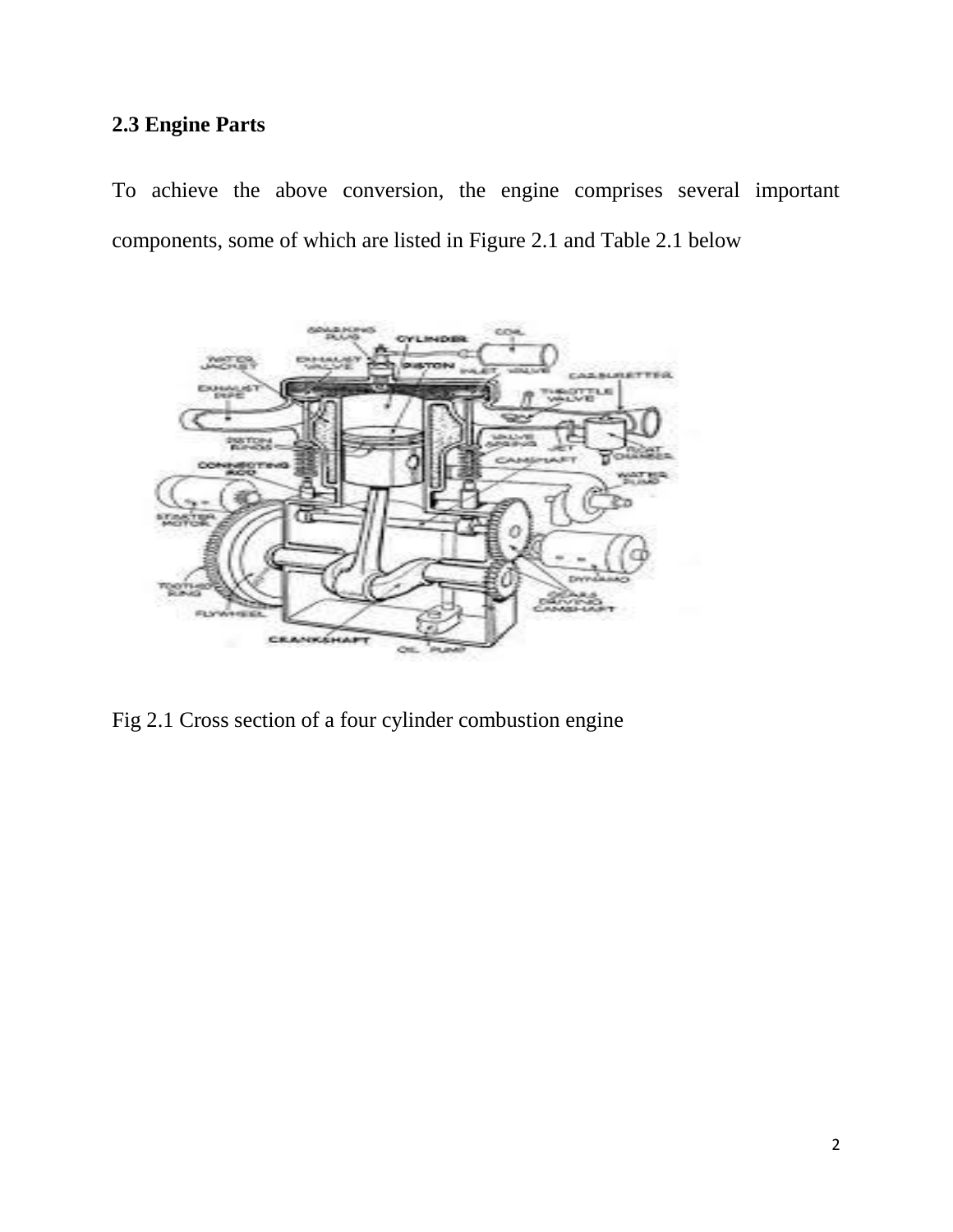|                | Component               | Major function                                                                                                       |
|----------------|-------------------------|----------------------------------------------------------------------------------------------------------------------|
| $\mathbf{1}$   | Cylinder                | The nucleus of all activities, but principally for receiving and burning fuel.                                       |
| 2              | Piston                  | Receives power generated in the cylinder                                                                             |
| 3              | Connecting rod          | Transmits power to crankshaft and assists in changing to and fro motion of piston to<br>rotary motion of crankshaft. |
| $\overline{4}$ | Crankshaft              | Receives power from the piston through the connecting rod                                                            |
| 5              | Cylinder head           | Covers the top of the cylinder (s) and houses other components, such as the valves.                                  |
| 6              | Crankcase               | Covers bottom of the cylinder and holds engine lubricating oil and other components                                  |
| $\overline{7}$ | Inlet and outlet valves | Inlet valves receive fuel (petrol engines) or air (diesel engines); exhaust releases burnt<br>gases.                 |
| 8              | Cam shaft               | Operates the valves                                                                                                  |
| 9              | Flywheel                | Helps keep engine running, by its inertia, during idle strokes (intake, compression,<br>exhaust).                    |
| 10             | Engine block            | Foundation block to which all the above components are directly or indirectly attached.                              |

Table 2.1 Internal combustion engine components and their functions

# **2.4 Engine Principles**

An engine is a device which converts the energy in a fuel into heat and heat into mechanical energy. For field operations, the energy is made available to the implements through the tractor. Thus the tractor is the main source of engine power in agriculture.

The essential components of an engine are shown below in in Figure 2.2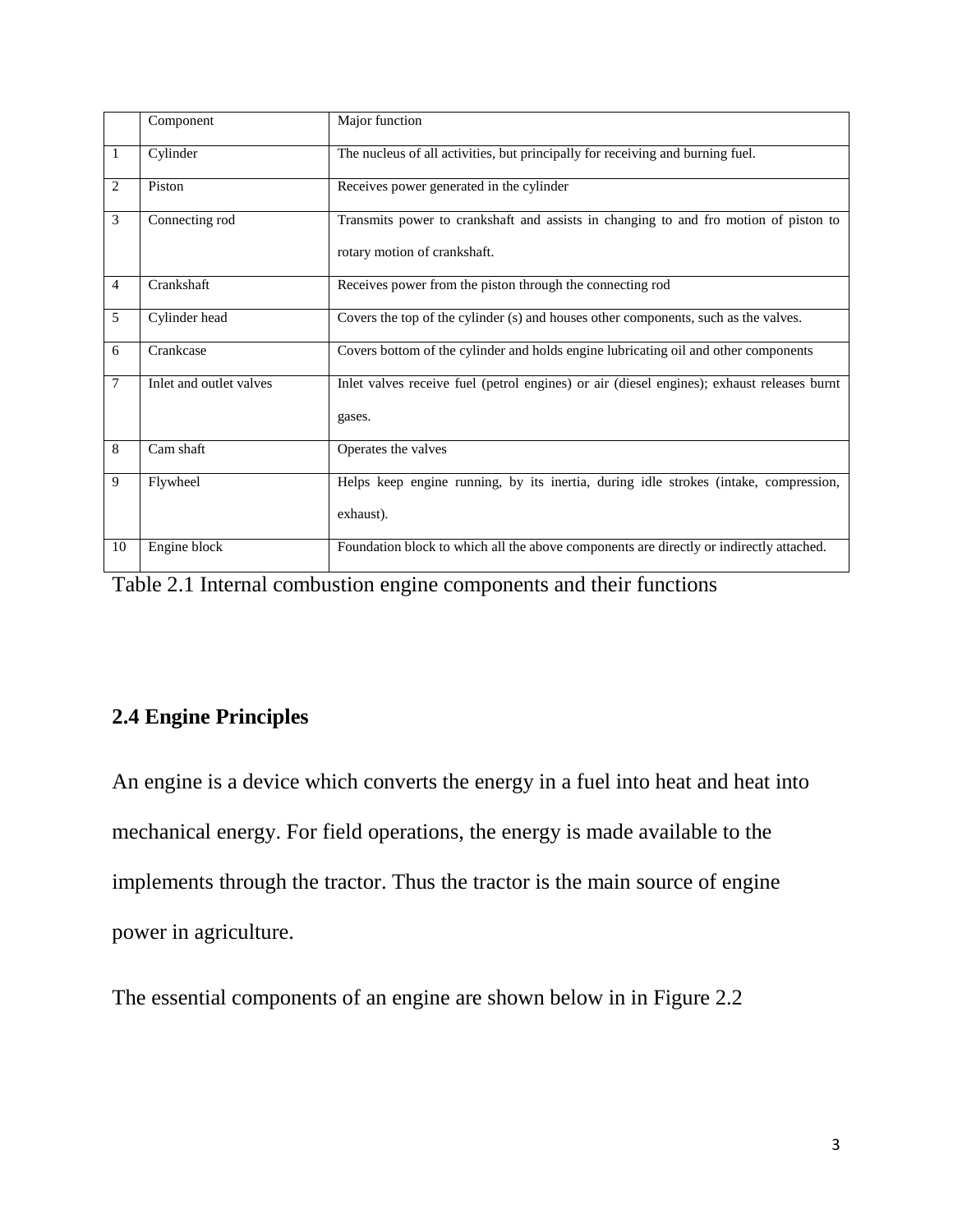For an engine to operate, energy produced from combustion of fuel is directed at the piston head. The connecting rod transmits the force into a torque on the crankshaft. The torque is transmitted through the transmission system made up of the clutch; gear, etc. to the wheels, PTO, drawbar, etc.

# **2.5 Definition of some important terms**

- 1. Bottom Dead Centre (BDC): this is the lowest position of the crankshaft as it rotates in the engine. BDC also marks the lowest position of the piston.
- 2. Top Dead Centre (TDC): is the topmost position reached by the crankshaft and the topmost position of the piston.
- 3. Stroke: the distance between TDC and BDC.
- 4. Bore: is the diameter of the cylinder
- 5. Piston displacement: is the volume displaced by the piston during one stroke. It is also known as swept volume and can be computed by using Equation 1.1

 $P_d = AL$  ………… (1.1)

- 6. Total Piston displacement (TPD): is the volume displaced by all the pistons when each one has completed a stroke. It is also called displacement volume.
	- $TPD = area of cylinder * no of cylinder$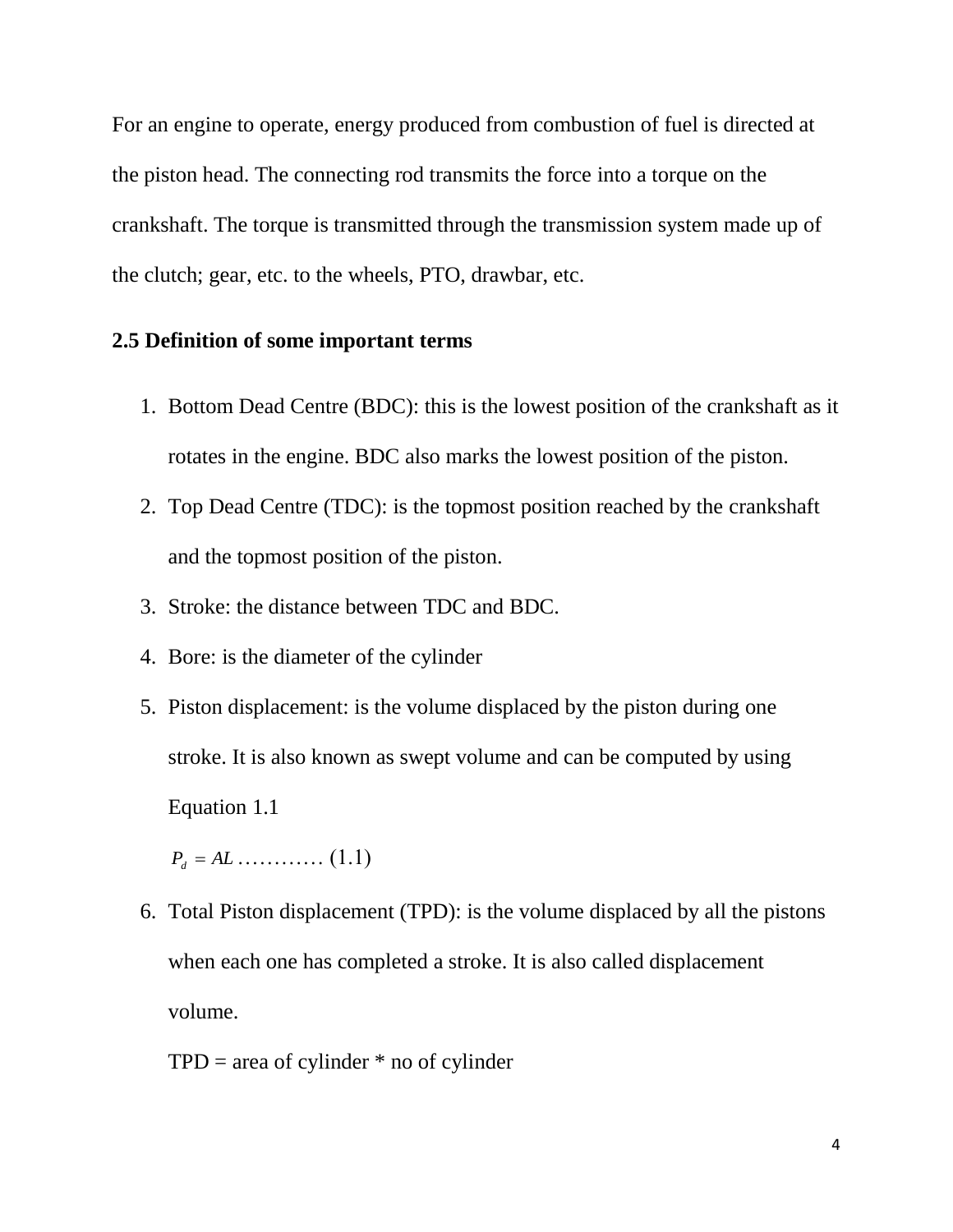7. Compression Ratio: is the ratio of combustion chamber volume at TDC. The volume remaining above the piston head is the clearance volume.

$$
CR = \frac{PD + CV}{CV} \qquad \qquad (1.2)
$$

- 8. Displacement volume: is the total swept volume of all the pistons during power strokes occurring in a period of one minute. It is expressed as  $V_d = ALn$  ………….. (1.3)
- 9. Volume of cylinder is the sum of the clearance volume,  $V_c$ , and the swept volume,  $V_s$
- 10.Piston speed is the total travel of the piston in a cylinder during a period of one minute. It may be expressed as

 $S_p = 2Ln$  ………… (1.4)

Where;  $Sp = p$  iston seed (m/m),  $L = p$  iston stroke, n = engine rpm

- 11.Power is the rate of doing work i.e. how much work can be done in a given unit of time such as minute or hour.
- 12. Horse power if the rate of doing work is equal to 75kg, it is said to be 1hp
- 13. Indicated horse power is the total horse power developed by all the cylinders and received by the pistons, disregarding friction and losses within the engine. It may be calculated as follows

 $IHP = PLAN/75*60$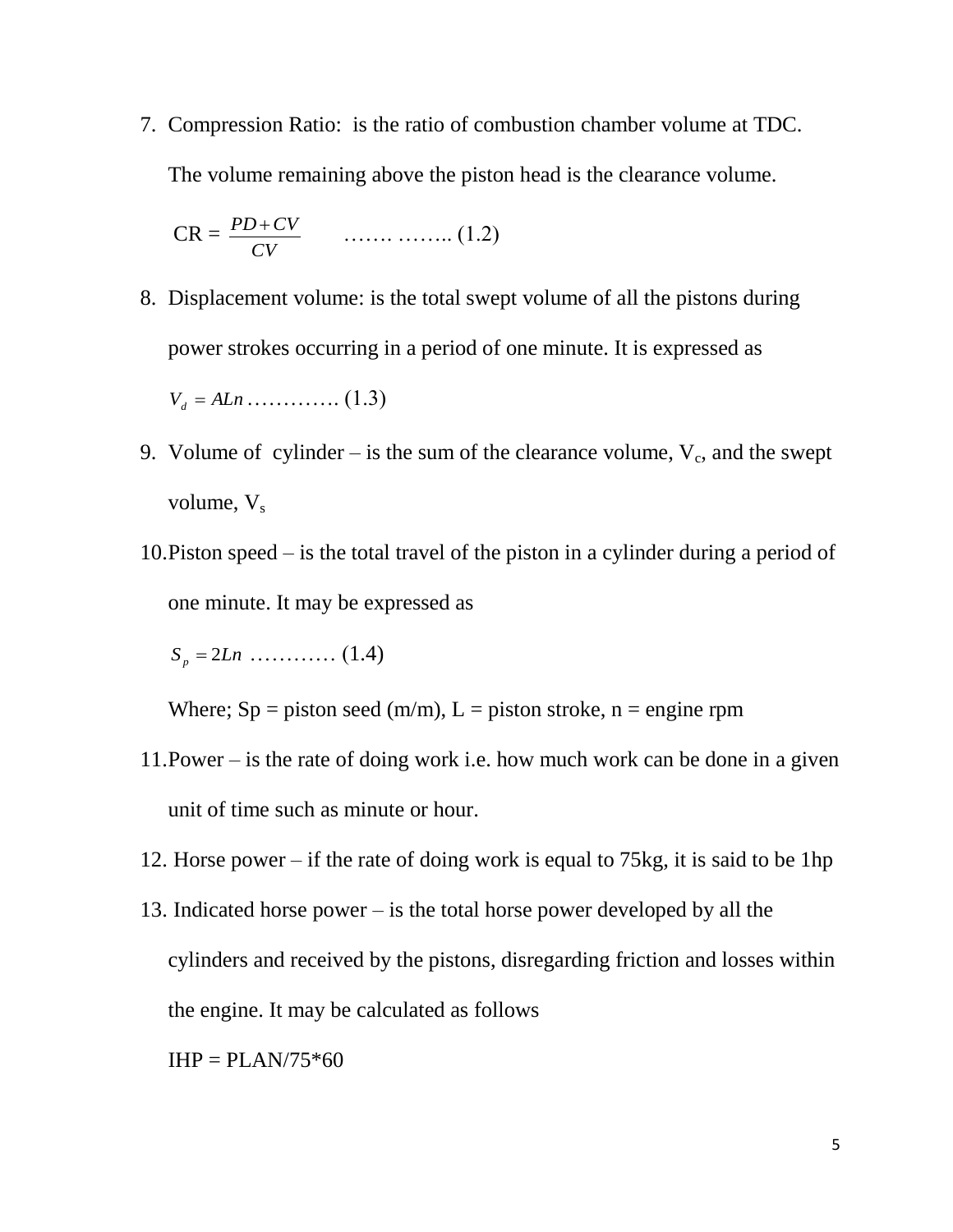Where;

 $P =$  indicated mean effective pressure (kg/sq. cm),  $L =$  piston stroke (m),

A= piston area (sq cm),

 $n =$  total no of power strokes per in for all cylinders

- 14.Brake horse power is the horse power available at the crankshaft and is measured by a suitable dynamometer.
- 15.Thermal efficiency is the ratio of the horse power output of an engine to the fuel horse power.

# **Example 1**

A New Holland diesel tractor has a 3 cylinder 4 stroke engine. Cylinder bore is 88.8 mm, stroke is 127 mm, compression ratio is 16.5:1, belt horse power is 32 and engine speed is 2000 rpm. Calculate (i) piston displacement, (ii) displacement volume, (iii) piston speed, (iv). Stroke ratio

### **Solution**

Area of the piston  $=$ 4  $\frac{\Pi D^2}{4}$  = 62 cm<sup>2</sup>

Length of the stroke  $= 127$  mm  $= 12.7$  cm